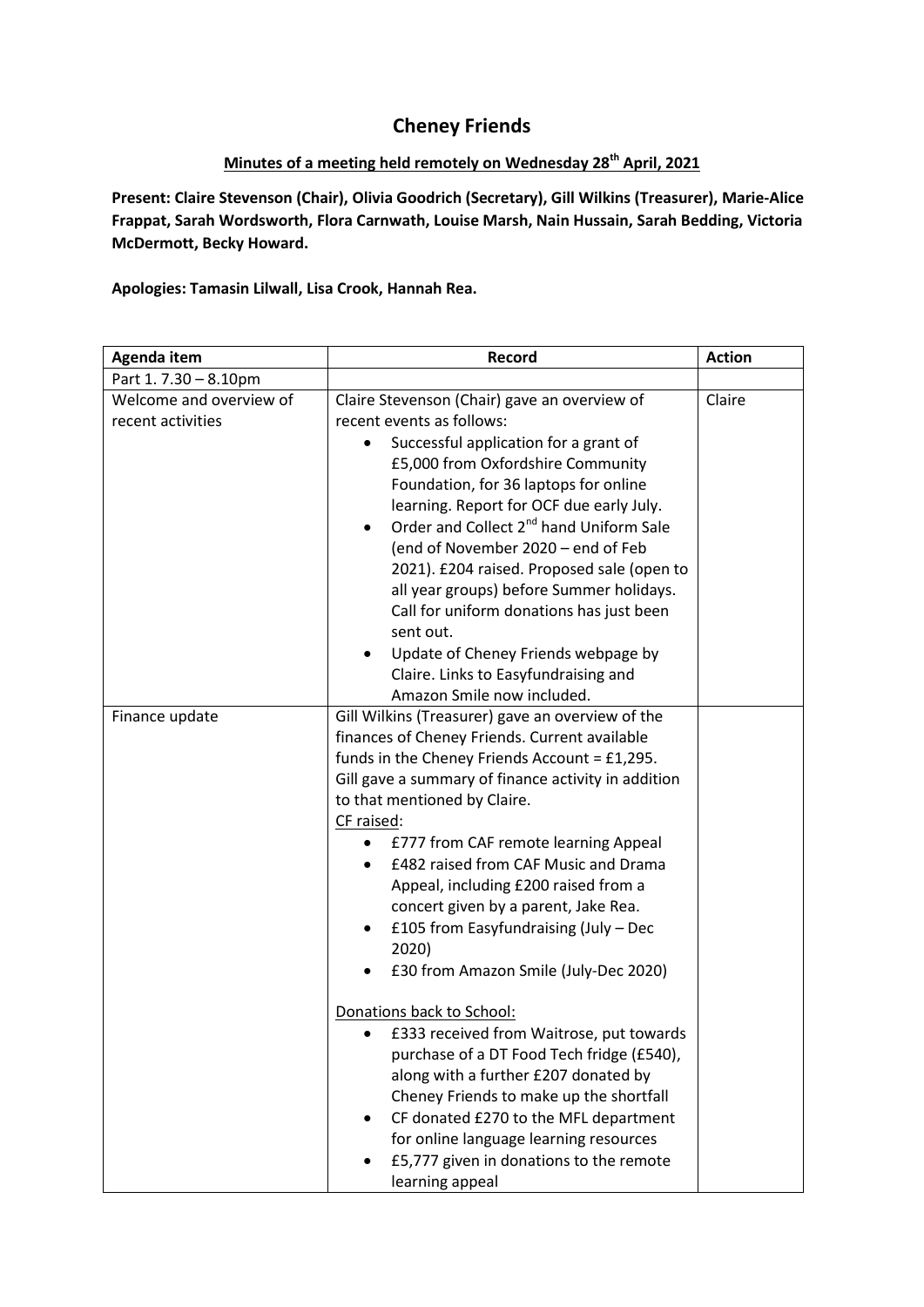| <b>Fundraising requests</b>     | £482 donated to the Music Department.<br>CF Finance Rep<br>April 2021.pdf<br>Louise Marsh took us through the requests from<br>teachers for funds from Cheney Friends (see<br>attached document). Jen Henderson had also sent                                                                                                                                                                                                                                                                                                                                                                                                      | CF<br>Committee<br>to discuss in                                                                                           |
|---------------------------------|------------------------------------------------------------------------------------------------------------------------------------------------------------------------------------------------------------------------------------------------------------------------------------------------------------------------------------------------------------------------------------------------------------------------------------------------------------------------------------------------------------------------------------------------------------------------------------------------------------------------------------|----------------------------------------------------------------------------------------------------------------------------|
|                                 | a request for funding and gardening help for the<br>school's outdoor spaces, on behalf of the<br>Environmental Impact Team. In the short term,<br>funding is needed for compost and gardening<br>gloves, and, in the medium term, for fencing and<br>fruit trees.<br>Funding Ideas April<br>2021.docx                                                                                                                                                                                                                                                                                                                              | the coming<br>weeks                                                                                                        |
| Part 2.8.10pm onwards           |                                                                                                                                                                                                                                                                                                                                                                                                                                                                                                                                                                                                                                    |                                                                                                                            |
|                                 | Present: Claire Stevenson (Chair), Olivia Goodrich (Secretary), Gill Wilkins (Treasurer), Marie-                                                                                                                                                                                                                                                                                                                                                                                                                                                                                                                                   |                                                                                                                            |
|                                 | Alice Frappat, Sarah Wordsworth, Flora Carnwath, Louise Marsh, Nain Hussain, Sarah Bedding,                                                                                                                                                                                                                                                                                                                                                                                                                                                                                                                                        |                                                                                                                            |
| Victoria McDermot, Becky Howard |                                                                                                                                                                                                                                                                                                                                                                                                                                                                                                                                                                                                                                    |                                                                                                                            |
| <b>Future events</b>            | Sarah Wordsworth offered to help facilitate Sports<br>trips to some of the Varsity sports events taking<br>place in Oxford. It would be good for pupils to<br>benefit from seeing Oxbridge events locally, and<br>walking to these, in addition to having Sports trips<br>further afield (such as the suggested rugby match<br>at Twickenham). Sarah will contact Emma Hart and<br>Mr Evans to discuss how she can assist in getting<br>access to the local University sports events.                                                                                                                                              | Sarah<br>Wordsworth                                                                                                        |
| Future fundraising events       | Louise Marsh gave an overview of events coming<br>up this term, in which CF could be involved:<br>Summer Show: 8 <sup>th</sup> July, 2021: An outside<br>event on playing field. Large screen hired<br>to project Summer Show. Food and drink<br>needed, with reusable wine glasses and<br>gazebos.<br>Sports Day: 21 <sup>st</sup> July, 2021, 10.30-12noon:<br>With refreshments from Cheney Friends?<br>(tbc)<br>Transition Evening for upcoming Year 7s:<br>22 <sup>nd</sup> June: With a second hand uniform<br>sale and possibly refreshments.<br>Art Exhibition: 12 <sup>th</sup> July. Refreshments may<br>be needed (tbc) | Louise<br>Marsh to<br>email Emma<br>Hart about<br>Transition<br>Evening and<br>Alexa Cox<br>about the<br>Art<br>Exhibition |
| Proposed events                 | Second Hand Uniform Sale:                                                                                                                                                                                                                                                                                                                                                                                                                                                                                                                                                                                                          | Claire                                                                                                                     |
|                                 | A big event for all year groups, just before<br>the Summer holidays. With extra stalls for                                                                                                                                                                                                                                                                                                                                                                                                                                                                                                                                         |                                                                                                                            |
|                                 | cake sale/refreshments and tombola.                                                                                                                                                                                                                                                                                                                                                                                                                                                                                                                                                                                                |                                                                                                                            |
| AOB                             | Two points re: the Duke of Edinburgh's Awards:                                                                                                                                                                                                                                                                                                                                                                                                                                                                                                                                                                                     | Louise                                                                                                                     |